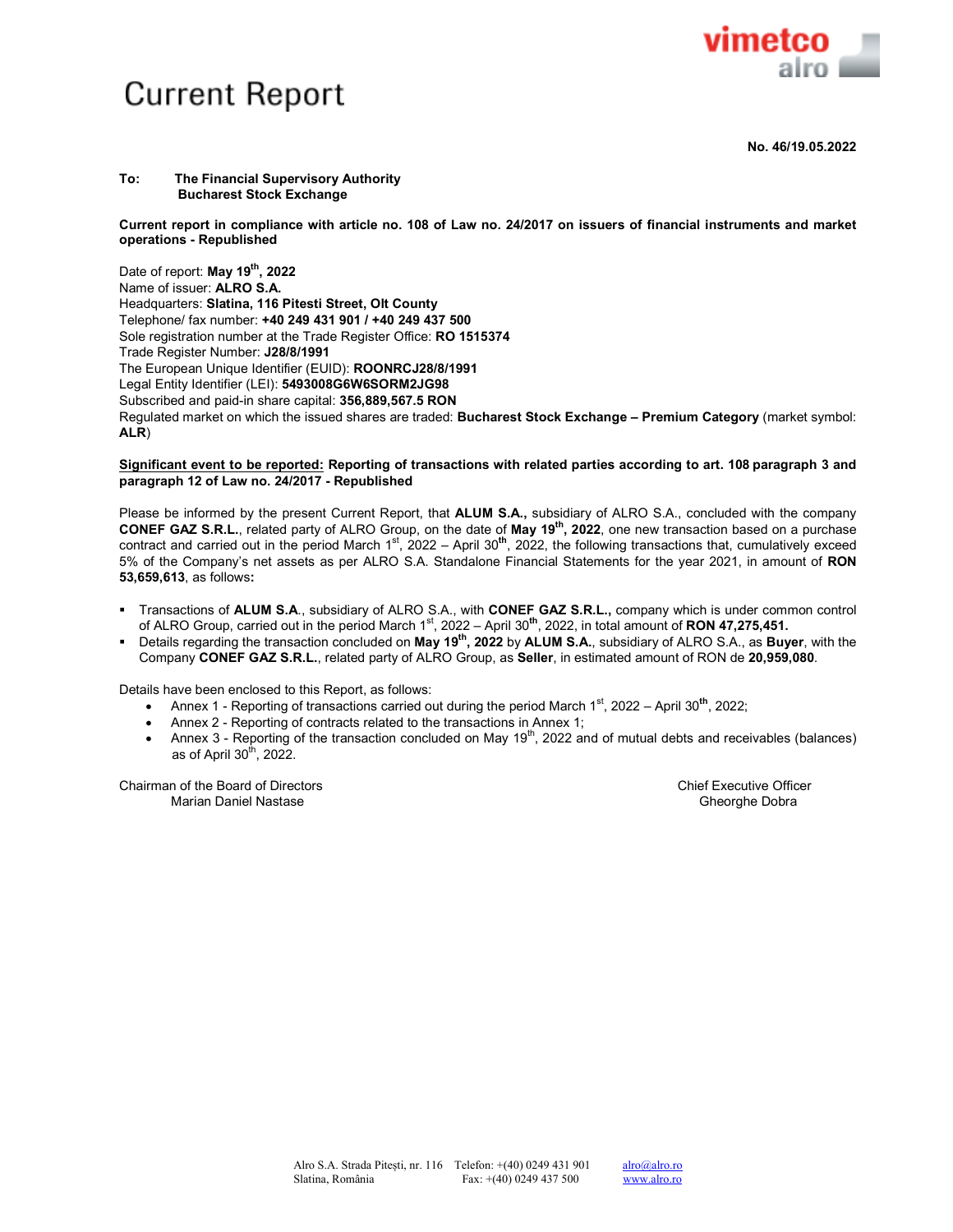

# **Current Report**

# **Annex 1 - Reporting of transactions carried out in the period March 1st, 2022 – April 30th, <sup>2022</sup>**

# **Acquisitions**

| Year | Months | <b>Name</b> | Nature of<br>relationship | <b>Name</b>      | Nature of relationship       | Nature of<br>transaction | Object of<br>transaction | <b>Amount</b><br>(RON) | N.R.U. number/<br>Date of contract |
|------|--------|-------------|---------------------------|------------------|------------------------------|--------------------------|--------------------------|------------------------|------------------------------------|
| 2022 |        | ALUM S.A.   | Subsidiary                | CONEF GAZ S.R.L. | Company under common control | Acquisitions             | Gas                      | 18.261.214             | 15/14.01.2022                      |
| 2022 | 4      | ALUM S.A.   | Subsidiary                | CONEF GAZ S.R.L. | Company under common control | Acquisitions             | Gas                      | 29,014,237             | 82/29.03.2022                      |
|      |        |             |                           |                  |                              |                          |                          | 47,275,451             |                                    |

# **Annex 2 - Reporting of contracts related to the transactions included in Annex 1**

# **Acquisitions**

| <b>Name</b> | Nature of<br>relationship | <b>Name</b>      | Nature of relationship       | Nature of<br>transaction | Object of<br>transaction | N.R.U. number/<br>Date of<br>contract | <b>Payment term</b>                                                                                                                                                                                                                                                                                                        |
|-------------|---------------------------|------------------|------------------------------|--------------------------|--------------------------|---------------------------------------|----------------------------------------------------------------------------------------------------------------------------------------------------------------------------------------------------------------------------------------------------------------------------------------------------------------------------|
| ALUM S.A.   | Subsidiary                | CONEF GAZ S.R.L. | Company under common control | Acquisitions             | Gas                      | 15/14.01.2022                         | For the advance invoice: 25% of the<br>invoice value on the $5th$ day of the<br>month and the remaining<br>delivery<br>payment (difference) on the 15 <sup>th</sup> day of<br>the delivery month;<br>For the settling invoice: on the $15th$ day<br>of the month following the consumption<br>month.                       |
| ALUM S.A.   | Subsidiary                | CONEF GAZ S.R.L. | Company under common control | Acquisitions             | Gas                      | 82/29.03.2022                         | For the advance invoice: 50% of the<br>invoice value on the $25^{\text{m}}$ day of the<br>month before the delivery month and the<br>remaining payment (difference) on the<br>5 <sup>th</sup> day of the delivery month;<br>For the settling invoice: up to $25th$ day of<br>the month following the consumption<br>month. |